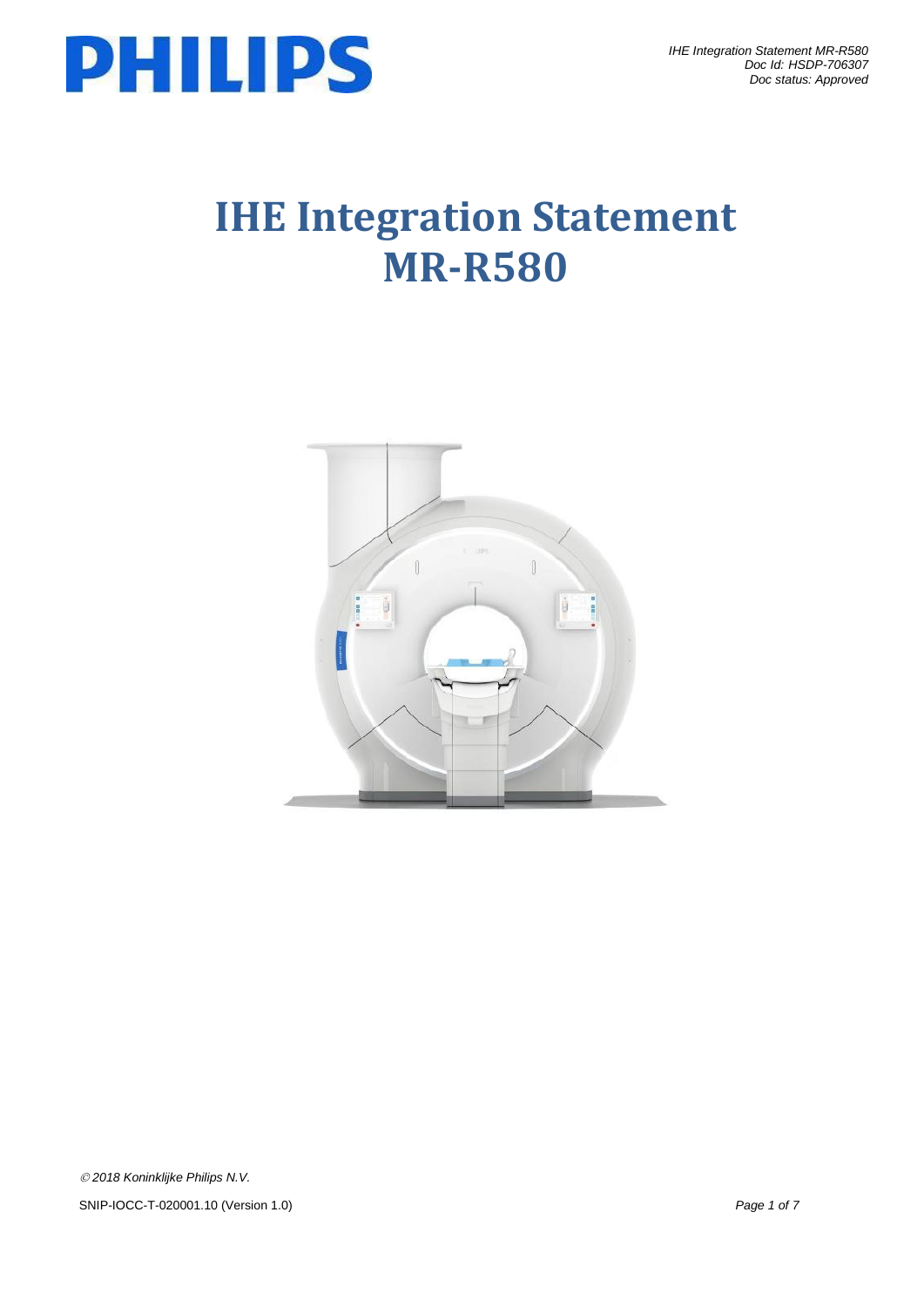

**Issued by** Philips Medical Systems Nederland B.V., a Philips Healthcare Company P.O. Box 10 000 5680 DA Best The Netherlands URL: <https://www.philips.com/healthcare/about/customer-support>

Doc Id: HSDP-706307 Date: 26-Feb-2021

*2018 Koninklijke Philips N.V.*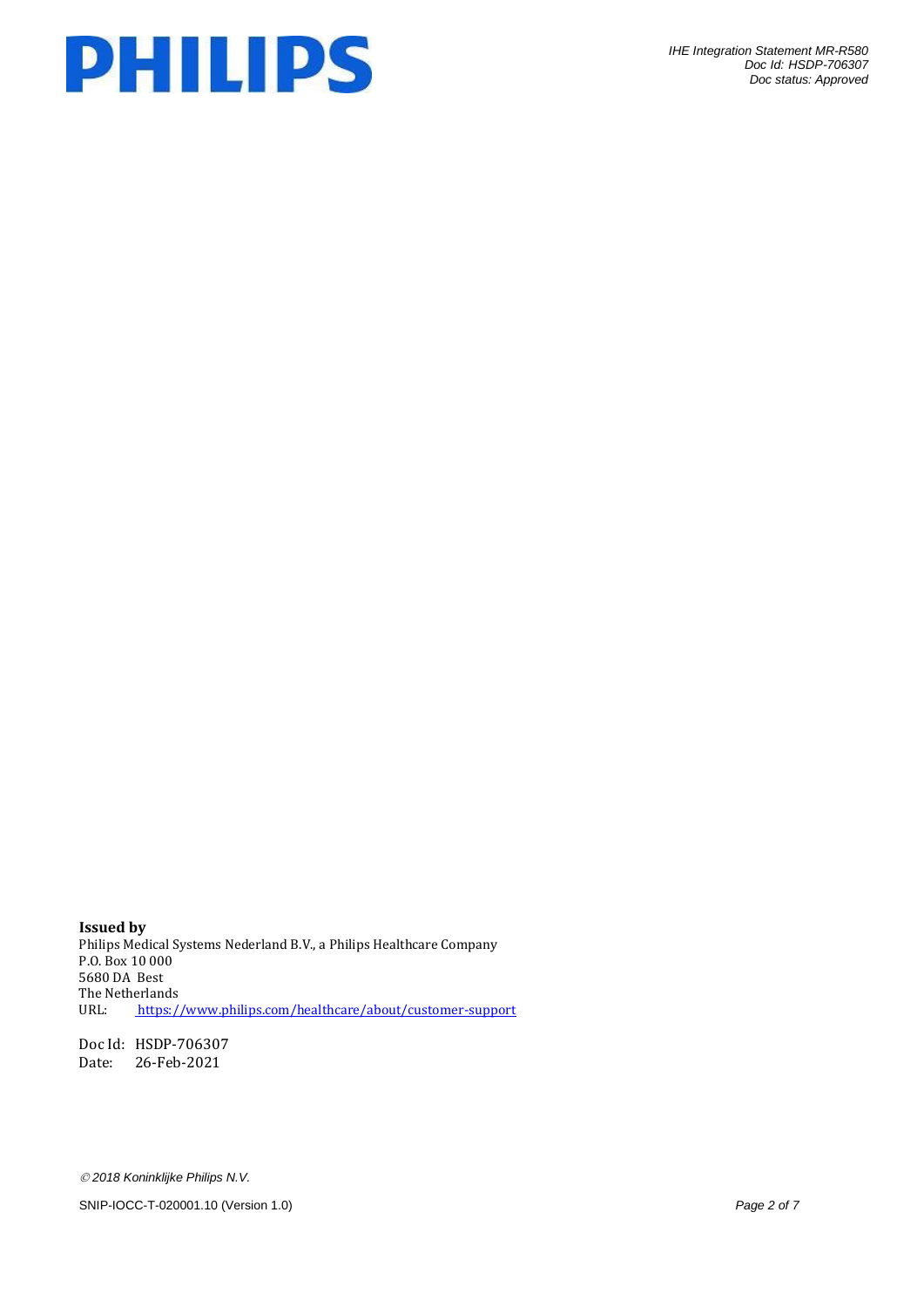

## Table of Contents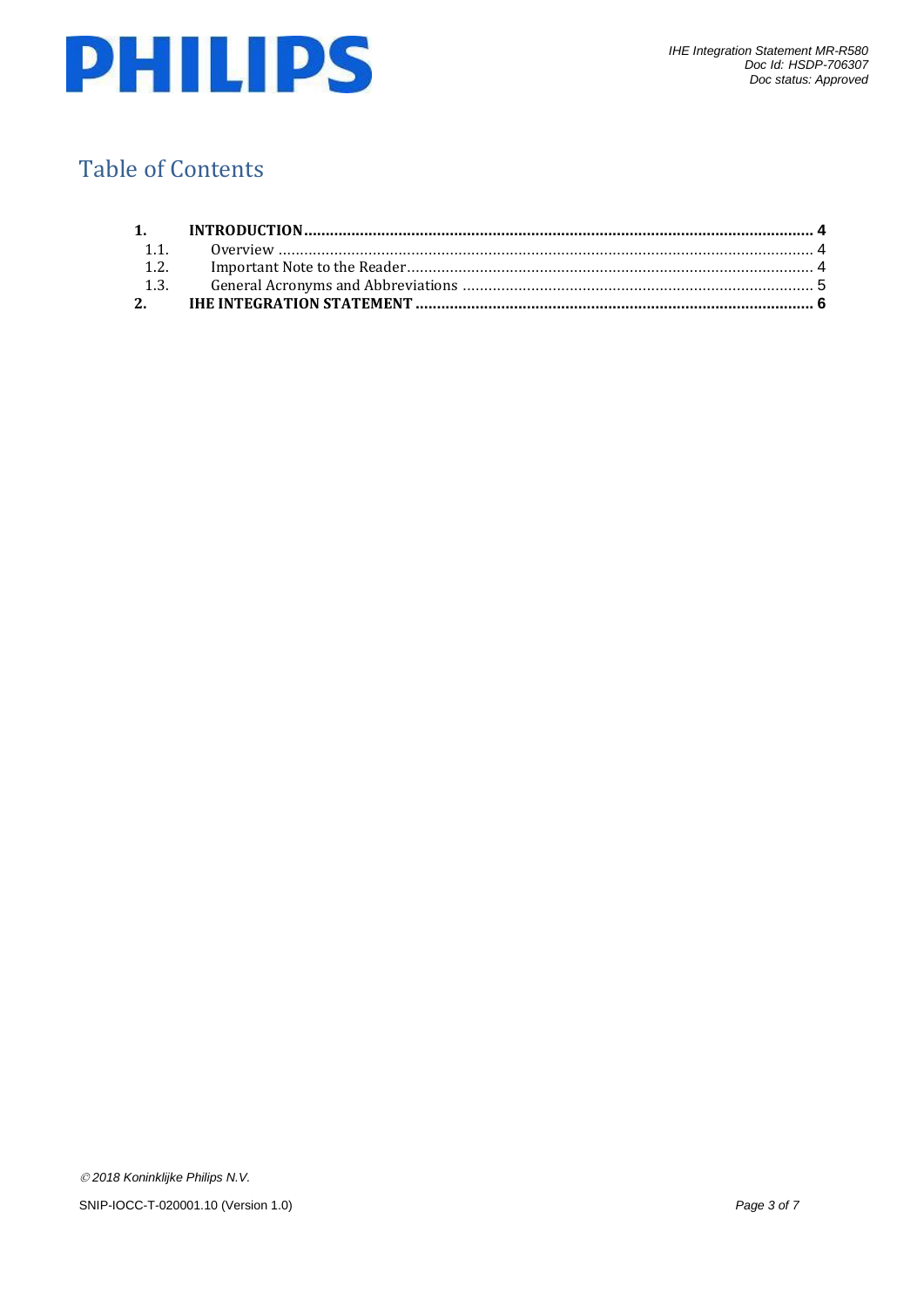

## <span id="page-3-0"></span>**1. INTRODUCTION**

## <span id="page-3-1"></span>**1.1. Overview**

The Integrating the Healthcare Enterprise (IHE) Integration Statement specifies the Integration Profiles, its Actors, and Options Philips Healthcare has chosen for implementing in this product.

This document helps the reader to investigate whether and to what extent interoperability with other products might be supported.

The IHE Technical Framework identifies a subset of the functional components of the healthcare enterprise and specifies their interactions in terms of a set of coordinated transactions. The actors and transactions described in the IHE Technical Framework are abstractions of the real-world healthcare information system environment. While some of the transactions are traditionally performed by specific product categories (e.g. HIS, RIS, PACS, or modalities), the IHE Technical Framework intentionally avoids associating functions or actors with such product categories. For each actor, the IHE Technical Framework defines only those functions associated with integrating information systems. The IHE definition of an actor should therefore not be taken as the complete definition of any product that might implement it, nor should the framework itself be taken as the complete definition of a healthcare information system architecture.

This IHE Integration Statement provides the reader with a high-level view of supported IHE integration profiles. For further investigations, additional information can be found in the DICOM Conformance Statement of this product and in the IHE Technical Framework.

## <span id="page-3-2"></span>**1.2. Important Note to the Reader**

This IHE Integration Statement by itself does not guarantee successful interoperability of this Philips product with other products. The user (or user's agent) should be aware of the following issues:

#### **Interoperability**

Interoperability refers to the ability of application functions, distributed over two or more systems, to work successfully together. It is the user's responsibility to analyze thoroughly the application requirements and to specify a solution that integrates Philips equipment with non-Philips equipment.

#### **Validation**

Philips equipment has been carefully tested to assure that the actual implementation of the IHE Integration Profiles corresponds with this Integration Statement.

Where Philips equipment is linked to other equipment, the first step is to compare the relevant Integration Statement. If the Integration Statement indicates that successful information exchange should be possible, additional validation tests will be necessary to ensure the functionality, performance, accuracy and stability of image and image related data. It is the responsibility of the user (or user's agent) to specify the appropriate test suite and to carry out the additional validation tests.

#### **New versions of the IHE Technical Framework**

The IHE Technical Framework will evolve in future to meet the user's growing requirements and to incorporate new features and technologies. Philips is actively involved in this evolution and plans to adapt its equipment to future versions of the IHE Technical Framework. In order to do so, Philips reserves the right to make changes to its products or to discontinue its delivery.

The user should ensure that any non-Philips provider linking to Philips equipment also adapts to future versions of the IHE Technical Framework. If not, the incorporation of IHE enhancements into Philips equipment may lead to loss of connectivity (in case of networking).

*2018 Koninklijke Philips N.V.*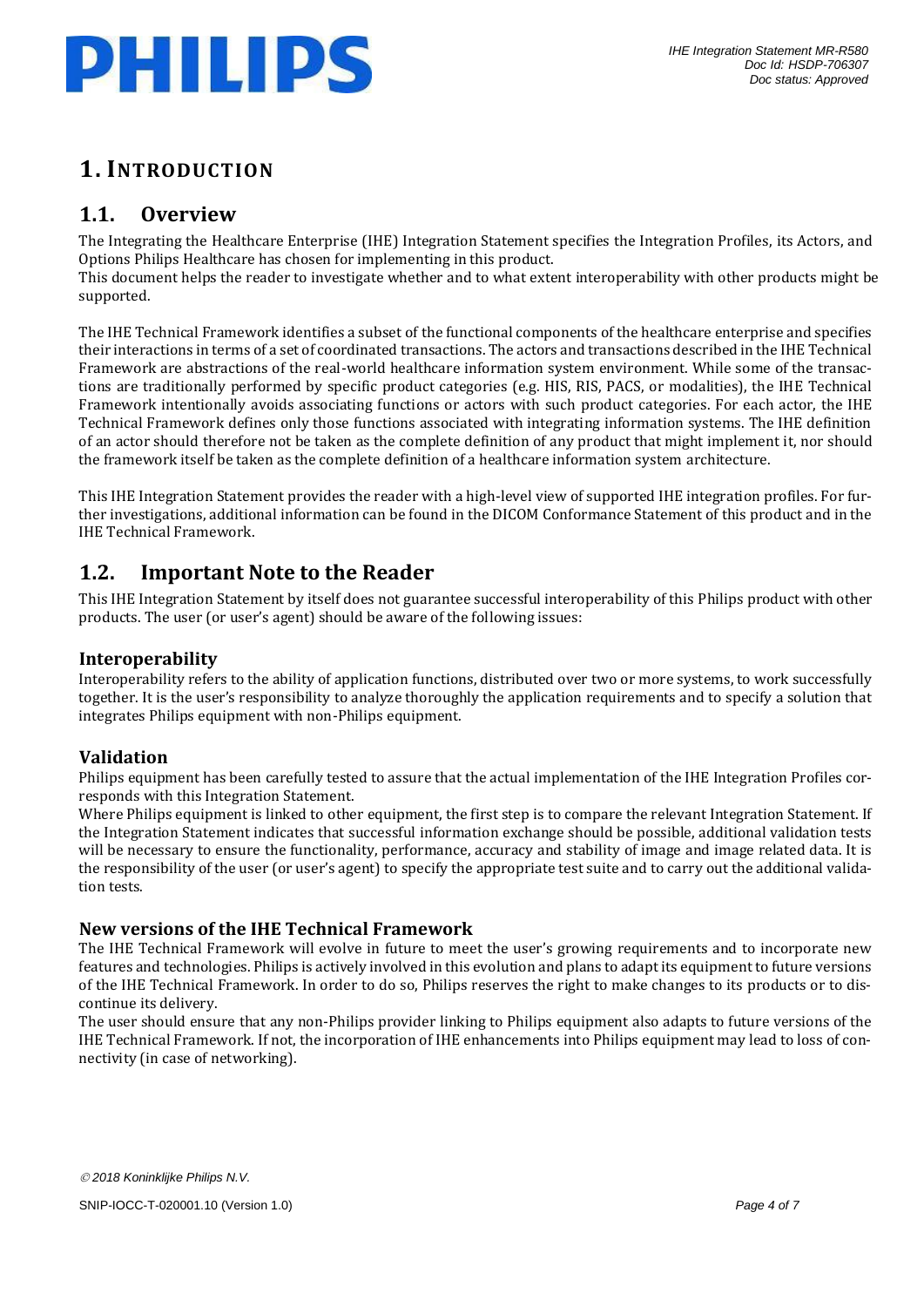

## <span id="page-4-0"></span>**1.3. General Acronyms and Abbreviations**

The following acronyms and abbreviations are used in the document.

- Actor An entity within a use case that performs an action<br>• MRI Magnetic resonance imaging
- MRI Magnetic resonance imaging<br>• DICOM Digital Imaging and Commur
- DICOM Digital Imaging and Communication in Medicine
- HIS Hospital Information System
- HL7 Health Level 7
- IHE Integrating the Healthcare Enterprise
- PACS Picture Archiving and Communication System
- RIS Radiology Information System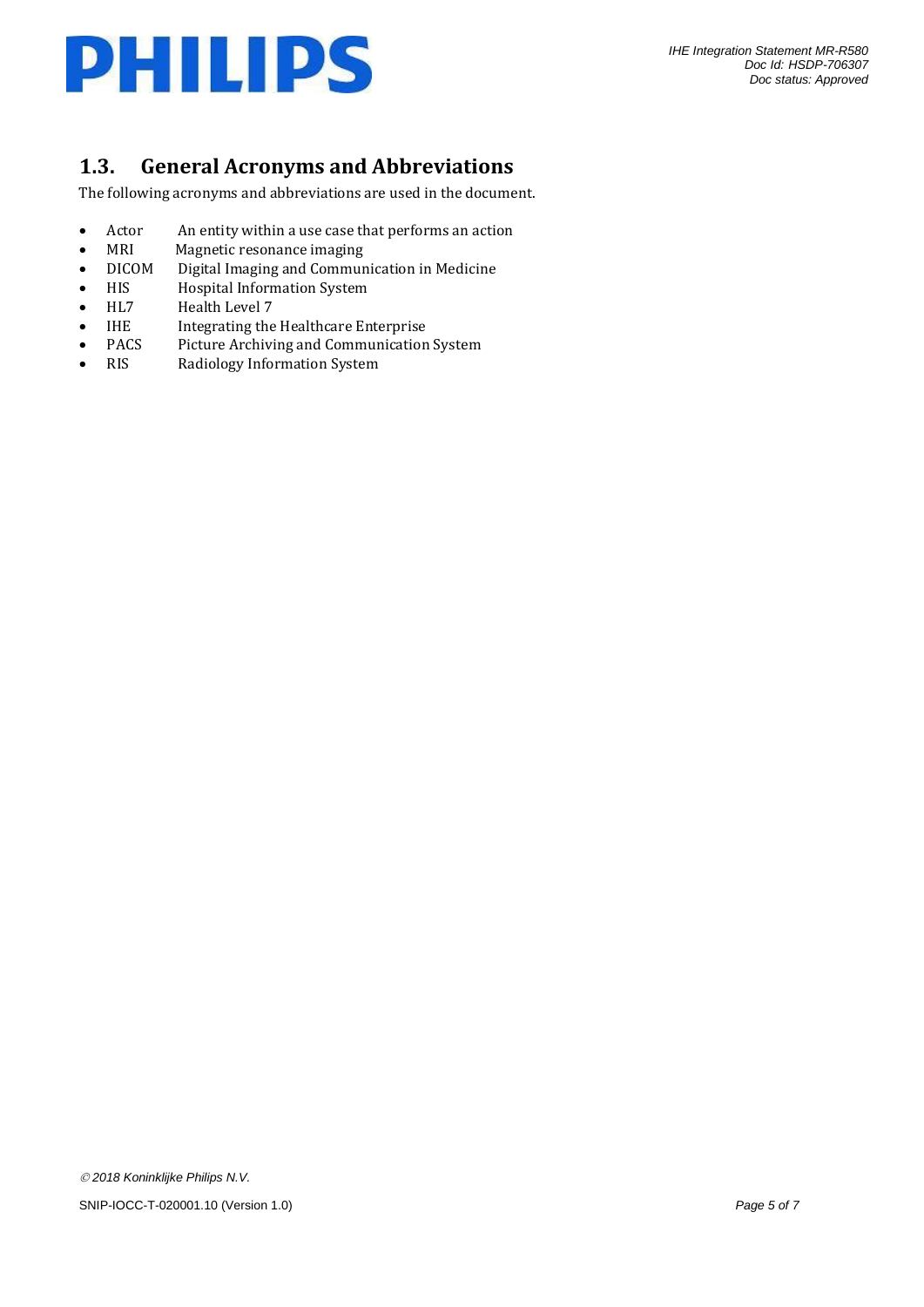

## <span id="page-5-0"></span>**2. IHE INTEGRATION STATEMENT**

| <b>Vendor</b>                                                                                                                                                     | <b>Product Name</b>                                                                                                                                                                                                                                                                                                                                                                                                 | <b>Version</b>                                                      | <b>Date</b> |  |  |
|-------------------------------------------------------------------------------------------------------------------------------------------------------------------|---------------------------------------------------------------------------------------------------------------------------------------------------------------------------------------------------------------------------------------------------------------------------------------------------------------------------------------------------------------------------------------------------------------------|---------------------------------------------------------------------|-------------|--|--|
| <b>Philips Medical Systems</b>                                                                                                                                    | Intera 1.5T<br>$\bullet$<br>Achieva 1.5T and 3.0T<br>Achieva dStream 1.5T and<br>$\bullet$<br>3.0T<br>Ingenia 1.5T and 3.0T CX<br>Ingenia 1.5T and 3.0T<br>Ingenia 1.5T S<br>Ingenia 1.5T and 3.0T Evo-<br>lution<br>Multiva 1.5T<br>Prodiva 1.5T CX<br>Prodiva 1.5T CS<br>MR 5300<br><b>Ingenia Ambition S</b><br><b>Ingenia Ambition X</b><br><b>Ingenia Elition S</b><br><b>Ingenia Elition X</b><br>Marlin 1.5T | 00                                                                  | 22-Feb-2021 |  |  |
| This product implements all the transactions required in the IHE Technical Framework to<br>support the IHE Integration Profiles, Actors and Options listed below. |                                                                                                                                                                                                                                                                                                                                                                                                                     |                                                                     |             |  |  |
| <b>Integration Profiles</b><br>Implemented                                                                                                                        | <b>Actors Implemented</b>                                                                                                                                                                                                                                                                                                                                                                                           | <b>Options Implemented</b>                                          |             |  |  |
| <b>Scheduled WorkFlow (SWF)</b>                                                                                                                                   | <b>Acquisition Modality</b>                                                                                                                                                                                                                                                                                                                                                                                         | <b>Broad Worklist Query,</b><br><b>Patient Based Worklist Query</b> |             |  |  |
| <b>Patient Information Reconcili-</b><br>ation (PIR)                                                                                                              | <b>Acquisition Modality</b>                                                                                                                                                                                                                                                                                                                                                                                         | <b>None</b>                                                         |             |  |  |
| <b>Consistent Presentation of</b><br><b>Images (CPI)</b>                                                                                                          | <b>Acquisition Modality</b>                                                                                                                                                                                                                                                                                                                                                                                         | <b>None</b>                                                         |             |  |  |
| <b>Consistent Time (CT)</b>                                                                                                                                       | <b>Time Client</b><br><b>None</b>                                                                                                                                                                                                                                                                                                                                                                                   |                                                                     |             |  |  |
| <b>IHE Conformance Statements</b>                                                                                                                                 | <b>Philips IHE</b><br>(www.philips.com/IHE)                                                                                                                                                                                                                                                                                                                                                                         |                                                                     |             |  |  |
| <b>DICOM Conformance Statements</b>                                                                                                                               | <b>Philips DICOM</b><br>(www.philips.com/DICOM)                                                                                                                                                                                                                                                                                                                                                                     |                                                                     |             |  |  |
| More about products from<br><b>Philips Healthcare</b>                                                                                                             | https://www.philips.com/healthcare/about/customer-support                                                                                                                                                                                                                                                                                                                                                           |                                                                     |             |  |  |